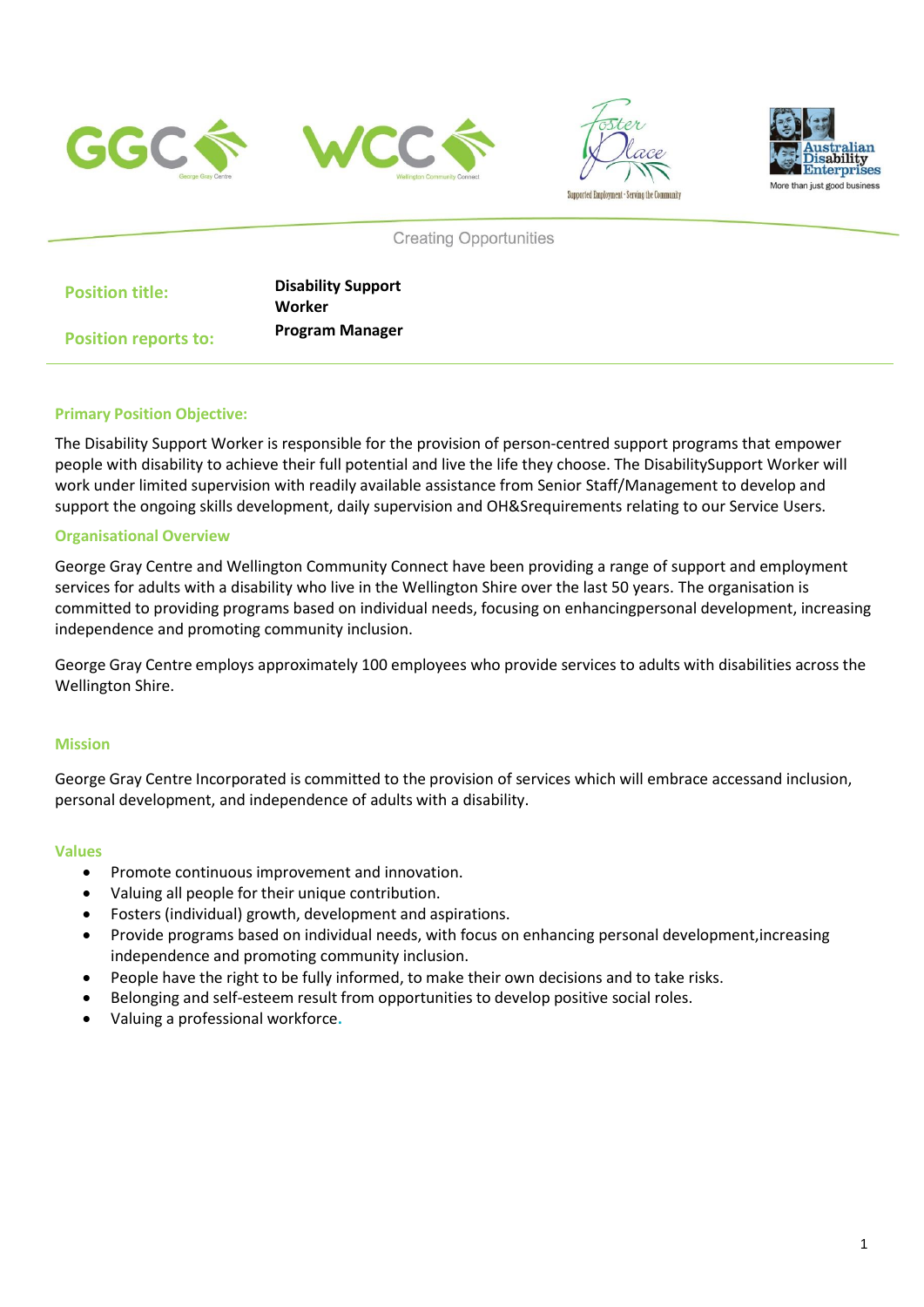# **Organisational Accountabilities (applicable to all employees)**

| <b>Positive</b><br><b>Working</b><br>Relationships                                                                                                                                                                                                                                                                                                                                                                                                                                                                                                                                                                                                                            | <b>Customer</b><br>Safeguardsand<br>Wellbeing                                                                                                                                                                                                                                                                                                                                                                                                                                                                                                                                                                                                                                                                                                                                                           | <b>Occupational Health</b><br>andSafety                                                                                                                                                                                                                                                                                                                                                                                                                                                                                                                                                                                                                                                                                                                                                                                                                       | <b>Quality Assurance and</b><br><b>Continuous</b><br>Improvement                                                                                                                                                                                                                                                                                                                                                                                                                                                                                                                                                                                 |
|-------------------------------------------------------------------------------------------------------------------------------------------------------------------------------------------------------------------------------------------------------------------------------------------------------------------------------------------------------------------------------------------------------------------------------------------------------------------------------------------------------------------------------------------------------------------------------------------------------------------------------------------------------------------------------|---------------------------------------------------------------------------------------------------------------------------------------------------------------------------------------------------------------------------------------------------------------------------------------------------------------------------------------------------------------------------------------------------------------------------------------------------------------------------------------------------------------------------------------------------------------------------------------------------------------------------------------------------------------------------------------------------------------------------------------------------------------------------------------------------------|---------------------------------------------------------------------------------------------------------------------------------------------------------------------------------------------------------------------------------------------------------------------------------------------------------------------------------------------------------------------------------------------------------------------------------------------------------------------------------------------------------------------------------------------------------------------------------------------------------------------------------------------------------------------------------------------------------------------------------------------------------------------------------------------------------------------------------------------------------------|--------------------------------------------------------------------------------------------------------------------------------------------------------------------------------------------------------------------------------------------------------------------------------------------------------------------------------------------------------------------------------------------------------------------------------------------------------------------------------------------------------------------------------------------------------------------------------------------------------------------------------------------------|
| Demonstrated ability to<br>work as part of, and<br>contribute to, a person-<br>centred team.<br>Facilitate good working<br>relationships with the<br>community, service users,<br>their families and carers,<br>and all departments in<br>George Gray through clear<br>communication and a<br>willingness to work<br>towards positive<br>outcomes.<br>Demonstrated ability to<br>initiate and maintain<br>contacts with a broad<br>range of people and<br>community organisations<br>to facilitate service<br>user's access to services,<br>appropriate<br>communication with<br>fellow workers, families<br>and other people involved<br>in the life of the service<br>user. | Safeguard and promote<br>therights and wellbeing<br>of every individual so<br>they arerecognised,<br>respected, protected and<br>fulfilled. In providing<br>quality services, George<br>Gray Centre staff must<br>comply with the<br>following Acts and<br>Service Standards:<br>Disability<br>$\bullet$<br>Service<br><b>Standards</b><br>Victorian Charter<br>$\bullet$<br>ofHuman Rights<br>and<br>Responsibilities<br>Act2006<br>The Principles<br>$\bullet$<br>andObjectives<br>of the Disability<br>Act 2006<br><b>The United Nations</b><br>$\bullet$<br>Convention of the<br><b>Rights of Persons</b><br>withDisabilities<br>2006<br><b>Cultural and Linguistic</b><br><b>Diversity</b><br>Undertake all interactions<br>with customers and co-<br>workers in a culturally<br>sensitive manner. | <b>Occupational Health</b><br>andSafety<br>Comply with the<br>requirements of<br>VictorianOccupational<br><b>Health and Safety</b><br>(OHS) Act 2004 and<br>related regulations and<br>Safe Operating<br>Procedures developed<br>byGeorge Gray,<br>including:<br>Work in a manner<br>thatconsiders the<br>health and safety of<br>self and others.<br>Report to work fit for<br>$\bullet$<br>duty and not<br>negativelyaffected<br>by alcohol, drugs,<br>medication or other<br>substances.<br>Ensure that all<br>$\bullet$<br>work areas are<br>maintained in a<br>safe condition.<br>Complete<br>site<br>induction.<br>Identify, report and<br>$\bullet$<br>record all safety<br>hazards, incidents<br>andinjuries.<br>Participate in<br>$\bullet$<br><b>OHS</b> training<br>Participate in<br><b>OHS</b><br>consultation and<br>communication<br>meetings. | <b>Quality Assurance and</b><br><b>Continuous</b><br>Improvement<br>Attend meetings,<br>workshops, conferences<br>and training as required.<br>Become familiar with and<br>follow George Gray<br>Centre's policies,<br>procedures and<br>management<br>instructions.<br>Be open to new waysof<br>doing things that enhance<br>the quality of life of<br>people with disabilities;<br>respond to challenges<br>with innovative ideas and<br>solutions.<br>Strive for and promote a<br>continuous quality<br>improvement culture in<br>the quality system and<br>work practices and offer<br>strategic advice to<br>improve customer<br>relations. |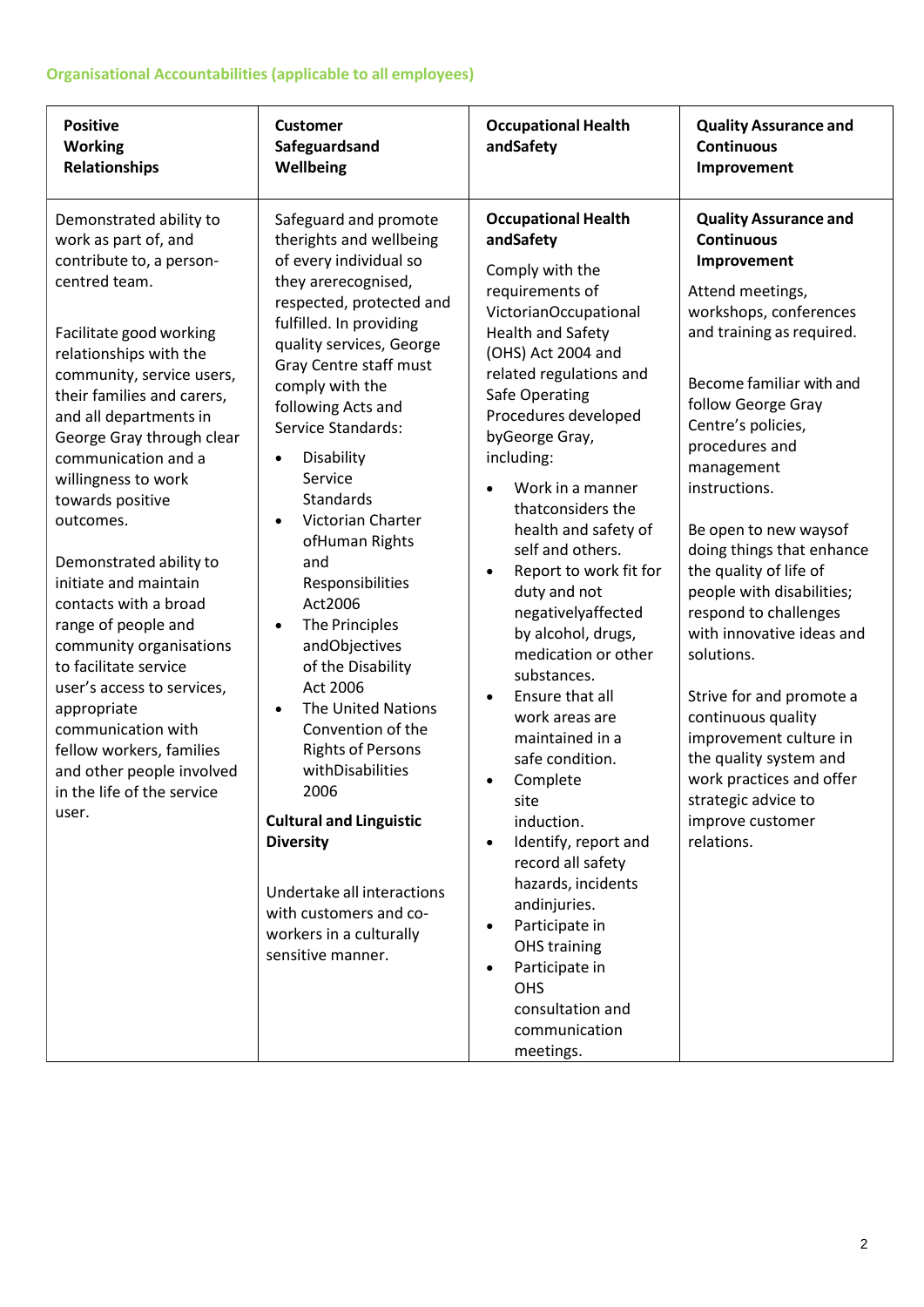# **Position Specific Responsibilities**

| <b>Empowerment</b>           | Working under limited supervision, support service users to:                                                                                                 |
|------------------------------|--------------------------------------------------------------------------------------------------------------------------------------------------------------|
|                              | Exercise personal choice, initiative and self-expression<br>$\bullet$                                                                                        |
|                              | Provide an enjoyable and safe environment for all service users<br>$\bullet$                                                                                 |
|                              | Provide support that will enable the person to participate successfully in<br>$\bullet$<br>individual interests, hobbies and relationships                   |
|                              | Actively engage with service users at all times<br>$\bullet$                                                                                                 |
|                              | Maintain an environment which promotes person directed decision making and<br>$\bullet$<br>contributes to personal growth                                    |
|                              | Ensure that service users are at all times accorded privacy, dignity,<br>$\bullet$<br>confidentiality and the opportunities for decision and choice making   |
|                              | Offer motivation and encouragement<br>$\bullet$                                                                                                              |
|                              | Advocate for, and assist service users, their families and significant people in their<br>$\bullet$<br>lives to advocate for access and community engagement |
| Community<br><b>Services</b> | Working under limited supervision, support service users to:                                                                                                 |
|                              | Support people with complex disabilities to achieve their personal goals<br>$\bullet$                                                                        |
|                              | Work in a team environment<br>$\bullet$                                                                                                                      |
|                              | Create a positive environment for George Gray Centre participants<br>$\bullet$                                                                               |
|                              | Assist participants with their personal care / personal hygiene needs<br>$\bullet$                                                                           |
|                              | Support participants to engage with community events and be presentwithin their<br>$\bullet$<br>community                                                    |
| Administration               | Ensure you have the necessary medical, personal care, emergency information about<br>$\bullet$<br>the person/people you are supporting.                      |
|                              | Ensure you have information about the purpose and goal of each shift you are<br>٠<br>scheduled to work.                                                      |
|                              | Report any issue of concern, occupational health and safety issues or incidents that<br>$\bullet$<br>may have occurred whilst on shift.                      |
|                              | Complete incident reports where necessary and all relevant participant journaling.<br>$\bullet$                                                              |
|                              | Correctly complete timesheets<br>$\bullet$                                                                                                                   |
|                              | To participate in any staff or organisational meetings and training relevant to the role.<br>$\bullet$                                                       |
|                              | Maintain and complete medication sheets when required.<br>$\bullet$                                                                                          |
|                              | Ensure that all restrictive practices are recorded and reported in line with current<br>$\bullet$<br>legislation.                                            |
|                              | Advise your co-ordinator when leave is required, or you are unavailable to work.<br>$\bullet$                                                                |
|                              | Maintain a healthy and safe workplace and environment for all, including the cleaning<br>$\bullet$<br>up of areas.                                           |
|                              | Ability to build and manage relationships and work within a team environment<br>$\bullet$                                                                    |
|                              | Critical thinking, problem solving and decision-making skills<br>$\bullet$                                                                                   |
|                              | Ability to prioritise, work under pressure and meet deadlines<br>$\bullet$                                                                                   |
|                              |                                                                                                                                                              |